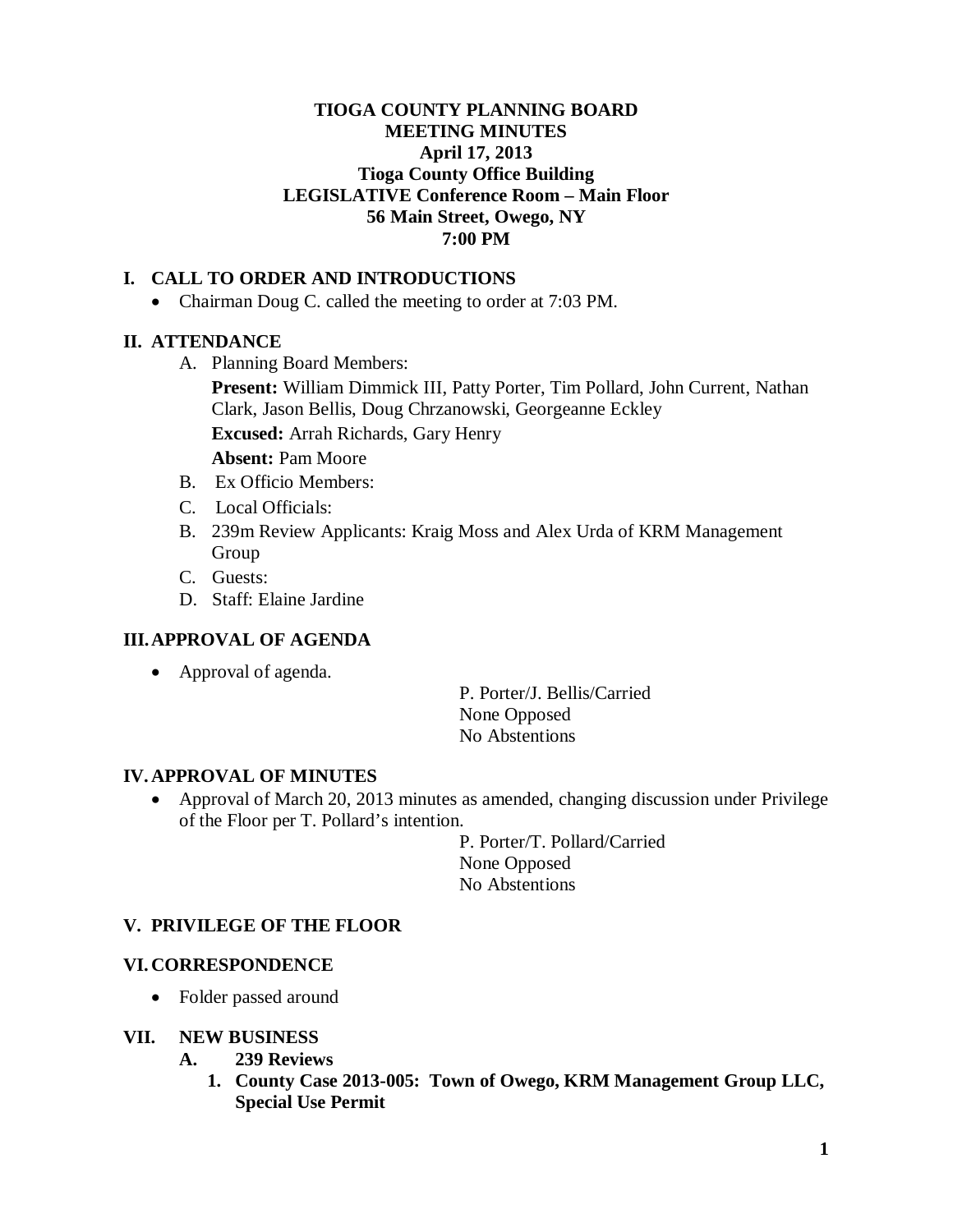The applicant is requesting a special use permit to fill this 4.9-acre parcel of land situated between State Route 434 and Main Street. The area currently contains residential and commercial uses. The proposed project is located within an Area of Special Flood Hazard Zone AE the 100-year floodplain. The site is proposed to be raised with fill from its current elevation of approximately 817 feet to a top of slope elevation 828 feet. The established base flood elevation is between 826 and 827 feet.

While this property is vacant, most surrounding properties are residential with NYS DOT property (State Route 434 and respective right of way) to the north.

This proposal meets all Town of Owego zoning and floodplain regulations. The applicant's engineer has demonstrated through a HEC-RAZ analysis that there will be no impact to surrounding properties during a flood.

Staff recommends approval of special use permit.

A. Urda then updated board members that a SWPPP has been submitted to NYS DEC since the project site is greater than 1 acre, and the project has received cultural resources clearance from NYS OPRHP SHPO. In either case, a future project on the site would have to be submitted to both agencies. He also said that only a portion of the site is being filled  $-2.7$  acres on the western portion of the 4.9 acre parcel. The total fill anticipated is 16,000 cubic yards.

**Q. T. Pollard** – What is the elevation of the existing homes? **A. A. Urda** – One is at 850 feet and the other is at 835 feet.

**Q. Doug C. –** Will you be trucking the fill in or using indigenous material from the hill? **A. A. Urda** – Trucking it in.

**Q. J. Bellis –** Will the western drainage swale impact the Albanese property? **A. A. Urda –** No. Current drainage pattern, westerly to the stream on the north end of the parcel, will be maintained.

**Q. Doug C. –** Is the old billboard on this property? **A. A. Urda –** No, that is on the property just adjacent to the west.

#### **Motion to recommend approval of the special use permit.**

| J. Bellis/W. Dimmick/ Carried |   |
|-------------------------------|---|
| Yes                           | x |
| No.                           | 0 |
| <b>Abstention</b>             |   |

### **2. County Case 2013-006: Village of Spencer, Christopher Baumunk, Site Plan Review**

E. Jardine informed the TCPB members that this case was received last Tuesday, April  $9<sup>th</sup>$  after close of business, after the previous Friday deadline, and after the meeting packet was already out in the mail. The TCPB can decide tonight to either inform the applicant and Village of Spencer that the TCPB will not make a recommendation on the case due to lack of intermunicipal or countywide impacts (non-action), or inform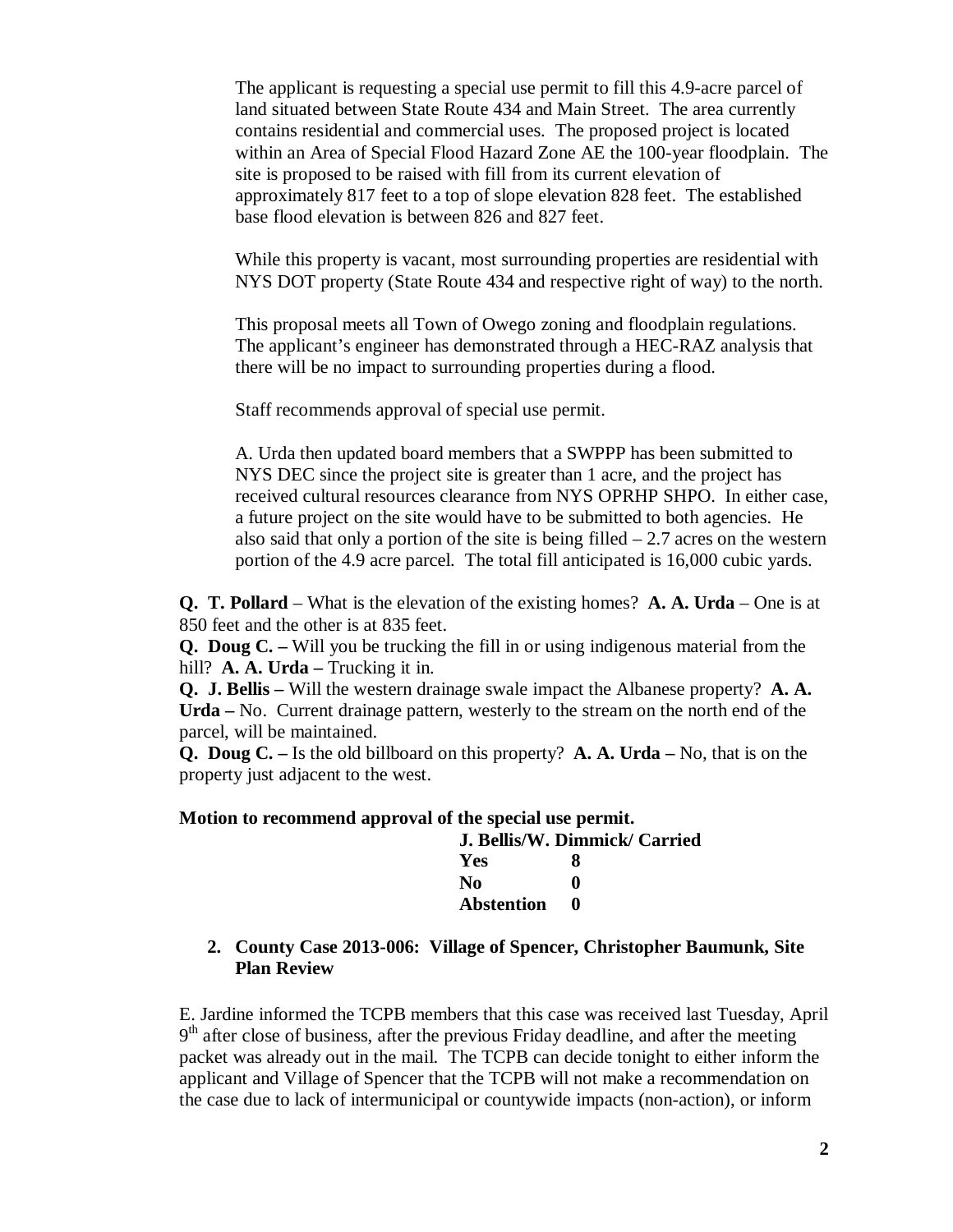the parties that the case does warrant a CPB recommendation and they will review at their next meeting (May 15).

The applicant wishes to establish and operate a taxidermy business in his home, either in the living room or garage. No employees and very little traffic generation involved in the project.

Discussion ensued and the following motion was made: **Motion to send case back to Village of Spencer without TCPB recommendation due to there being no intermunicipal or countywide concerns.**

**P. Porter/G. Eckley/Carried Yes 7 No 1 (J. Bellis) Abstention 0**

#### **VIII. REPORTS**

- A. Local Bits and Pieces
	- 1. Town of Candor G. Henry
		- Not in attendance.
	- 2. Town of Nichols P. Porter
		- Town of Nichols finally has an official code book. The cost was \$10,000. E. Jardine requested a book for the County Planning Department.
	- 3. Town of Berkshire T. Pollard
		- Construction of new fire station has started. Wood frame is up.
	- 4. Town of Tioga D. Chrzanowski
		- No report.
	- 5. Village of Waverly W. Dimmick III
		- New Mayor Daniel Leary, who served as mayor previously as well.
	- 6. Village of Owego G. Eckley
		- No report.
	- 7. Town of Newark Valley vacant
	- 8. Town of Owego J. Current No report.
	- 9. Town of Barton A. Richards
		- Not in attendance.
	- 10. Spencer N. Clark
		- No report.
- B. **Staff Report** *March 2013 sent in mailing.* Doug Barton, EDP Director, is retiring as of June 14.